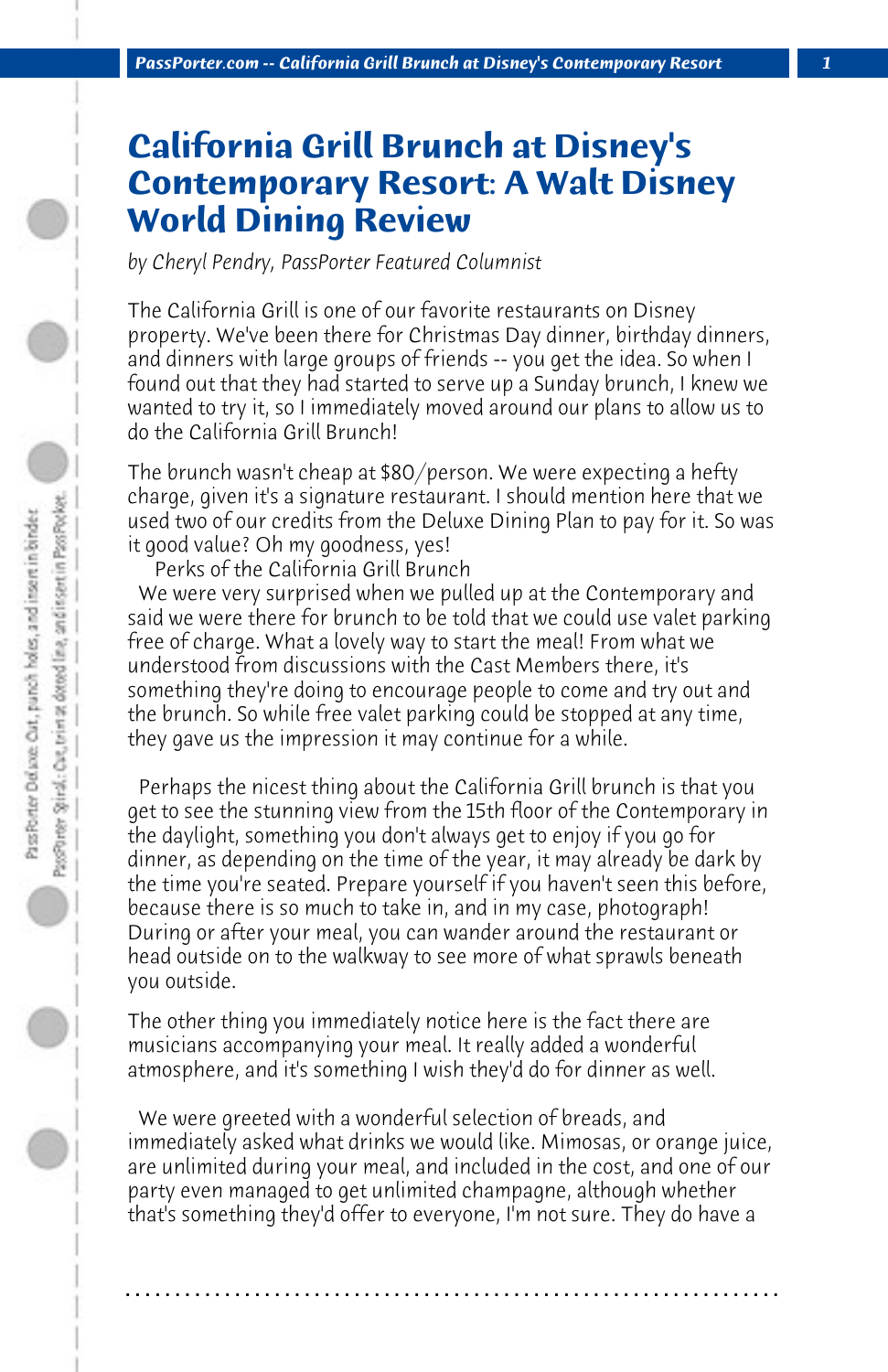bloody Mary bar, but this is an additional charge, so we all decided we were happy with the drinks that were included with our meal. Food at the California Grill Brunch

 The way it works here is that it's half buffet, half a la carte. The self serve selections are exceptionally comprehensive, and as you'd expect from a brunch, they're a combination of breakfast and lunch items, but these are distinctly upmarket. To give you an idea, you can get devilled eggs, crispy lardons, with spicy aioli, hardwood smoked salmon with capers, egg, and red onion, or Greek yoghurt with vanilla scented granola, mixed berries and honeycomb. They even have salads, including kale and apple with dried cranberries, pink pearl apples, marcona almonds, and apple vinaigrette, or fregold with crispy sauteed vegetables, lemon vinaigrette, and Florida hearts of palm. But the section I was most delighted to see was the sushi, given how renowned the California Grill is for this -- and with good reason. I loved the California rolls with jumbo lump crabmeat, and the salmon, tuna, and Hamachi nigiri selections.

 Alongside this, you then select one item from the entree selection, although we were told we could order more if we wanted. None of our table did, as we all found one to be perfectly sufficient. I went for the eggs benedict, two soft-poached eggs, toasted English muffin, and classic Hollandaise. You can have two extras, the butter poached Maine lobster or smoked salmon, and I went for the lobster, although I asked for the orange-honey ham to be removed.

 My husband opted for the grilled hanger steak, with two eggs any style, chimichurri, marble potato hash, and charred red onion. His was beautifully cooked, but one of our friends also opted for this, and hers had to be re-cooked, as it came out considerably underdone.

 I will be honest, I was slightly disappointed with the entree selection, as I felt a lot of it was breakfast oriented, and for the price we were paying, I'd have preferred some more lunch options. Some of the other items on the menu included shrimp and grits, blueberry pancakes, chef's frittata, and pan-fried chicken cutlet. I personally would like to see some changes made to the entrees to move a little more away from mainly breakfast items, particularly for those who don't eat meat.

 Desserts come out to the table, and although we had all of them explained to us when they arrived, I didn't remember the details, as my eyes were focused on the macarons, my absolute favorite. I was in complete heaven with those!

 By the time we'd finished eating, we all felt just comfortably full, which

**. . . . . . . . . . . . . . . . . . . . . . . . . . . . . . . . . . . . . . . . . . . . . . . . . . . . . . . . . . . . . . . . . .**